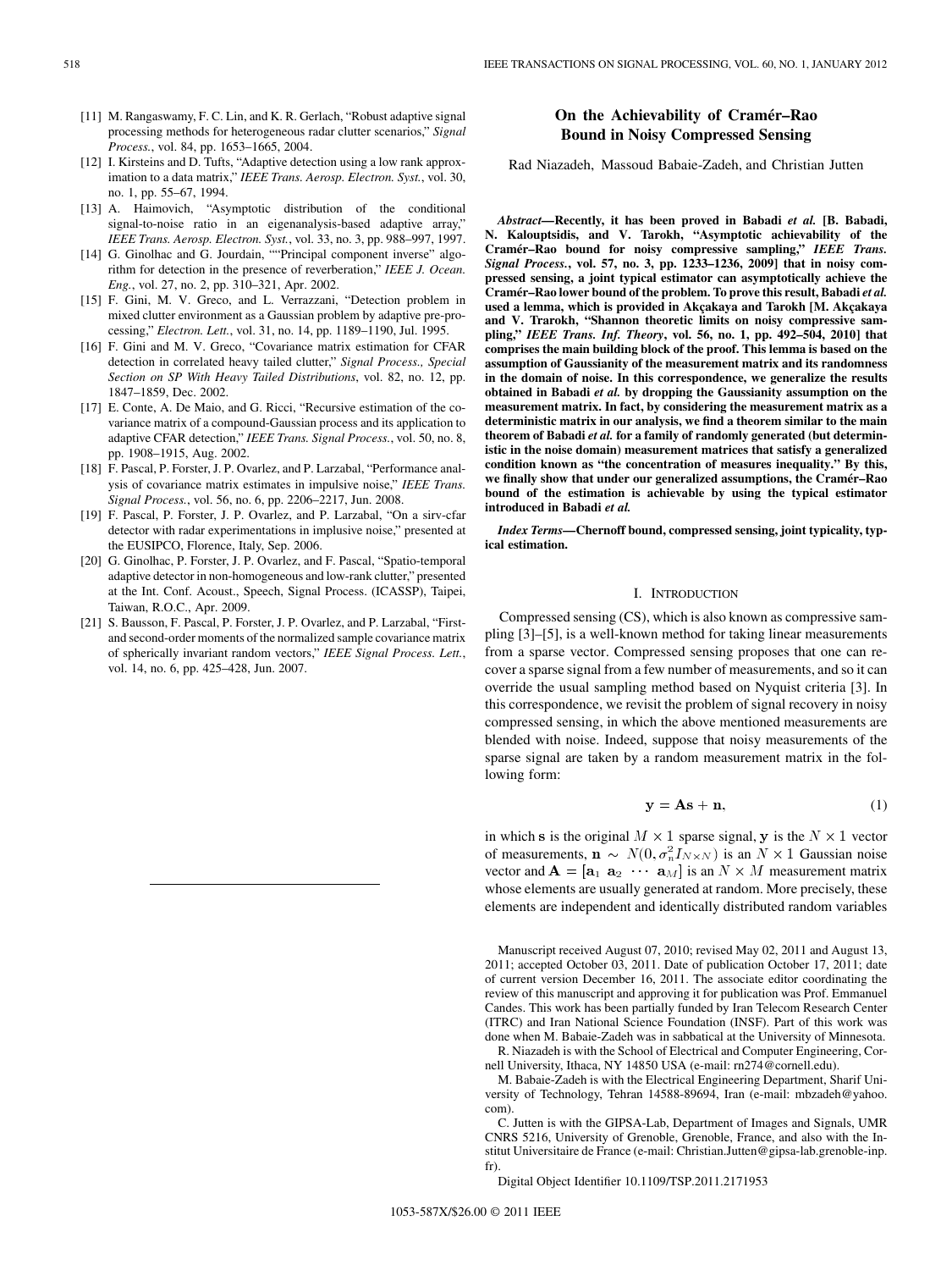drawn from some specific distributions (such as Gaussian, Bernoulli, etc.), so that the overall measurement matrix will be appropriate in the framework of recovery in compressive sampling [3], [4], [6], [7]. Suppose that s is sparse, i.e.,  $\|\mathbf{s}\|_0 = K \ll M$  where  $\|\cdot\|_0$  denotes the  $l_0$ -norm, i.e., the number of nonzero components of s. Moreover, define  $\tau \triangleq \text{supp}(\mathbf{s})$  as a subset of  $\{1, 2 \dots M\}$  that contains the indexes of nonzero elements of s, i.e.,  $\tau = \{i \in \{1, 2, \dots M\} : s_i \neq 0\}$  in which  $s_i$  stands for the *i*th element of s. For this model, one can also define the size parameters<sup>1</sup> as in  $[1]$ :

$$
\alpha \triangleq \frac{K}{N} \quad \beta \triangleq \frac{M}{K}.\tag{2}
$$

The main problem of compressive sampling is to estimate the unknown sparse signal from its noisy measurements which are taken as in (1). Many efforts have been done to find a practical recovery method and some acceptable solutions have been proposed in the literature whose computational cost are tolerable, such as the algorithms that are proposed in [9]–[16]. On the other hand, there is another related problem which is indeed the framework of our correspondence. In this problem, we are searching for the existence of an *efficient* estimator, an estimator that can achieve the Cramér–Rao lower bound [17] for the mean-square error (MSE) of the estimation. It is important to note that in this problem, computational complexity of the proposed estimator has no importance (or much less importance when comparing to practical methods), while the achievablity of Cramér–Rao bound and the *existence* of such an estimator is in the point of interest.

For our problem, two different Cramér–Rao lower bounds for MSE have been studied in [1], [18] depending on the amount of knowledge of the estimators about the sparsity structure of the original vector. The first bound, which is known as CRB-S [18], is the Cramér–Rao lower bound of a genie aided estimation (GAE) problem in which the estimators know the location of the nonzero taps i.e.,  $\tau$ , as if a Genie has aided them with the location of the taps [18], [19]. This bound can be described in closed form as [18] described in closed form as [18]

$$
CRB-S = \sigma_n^2 \text{ Trace} \left\{ \left( \mathbf{A}_{\tau}^T \mathbf{A}_{\tau} \right)^{-1} \right\}
$$
 (3)

in which  $A_{\tau}$  is a submatrix of A that contains the columns corresponding to the indexes in  $\tau$ . Among all of the estimators that know the location of the taps, it can be shown that (as we will also show later in this correspondence) the efficient estimator will be the structural least square estimator (SLSE) which finds the solution of the following problem [18]:

$$
\hat{\mathbf{s}}_{\boldsymbol{\tau}} = \underset{\mathbf{s}_{\boldsymbol{\tau}}}{\operatorname{argmin}} \|\mathbf{y} - \mathbf{A}_{\boldsymbol{\tau}} \mathbf{s}_{\boldsymbol{\tau}}\|_2^2 \tag{4}
$$

in which  $s_{\tau}$  is the  $K \times 1$  vector of nonzero taps. The second bound, which is known as CRB-US [1], is the Cramér–Rao lower bound for the estimation problem in which the estimators have only prior knowledge about the cardinality of  $\tau$  i.e., K, which indicates the degree of sparsity. It is obvious that the Cramér–Rao bound for this kind of estimation is not less than that of GAE, i.e.,

$$
CRB-US \geq CRB-S
$$
 (5)

Furthermore, in a recent work by Ben-Haim *et al.* [20] an expression for CRB-US has been stated. In fact, they have shown that the behavior of the CRB differs depending on whether or not the unknown sparse vector has maximal support (i.e.,  $\|\mathbf{s}\|_0 = K$  or  $\|\mathbf{s}\|_0 < K$ ). More accurately, they have shown that if the measurement matrix satisfies the uniqueness theorem provided by Donoho *et al.* [3] and Candés *et al.* [4], and if we consider the case of maximal support, i.e., when  $\|\mathbf{s}\|_0 = K$ which is indeed our case in this correspondence, and if we consider the case of finite size sparse recovery, i.e., when  $M, N$ , and  $K$  are fixed and limited, the Cramér–Rao bound equals to that of GAE (when the sparsity pattern is known by the estimator), i.e., CRB-US equals CRB-S. However, according to our best knowledge, no evidence of exact achievability of CRB-US by the means of any practical estimator or nonpractical estimators has been presented in the literature for the case of fixed and limited  $M, N$ , and  $K$ . Therefore, if someone proposes an estimator that can achieve CRB-S instead of CRB-US while it has only prior knowledge about the sparsity degree, then it will be proven that CRB-S and CRB-US are equal to each other (as stated in [20]) and both of them are achievable by this proposed estimator.

Many efforts have been done to design an estimator with just the knowledge about the cardinality of  $\tau$  that can achieve MSE as close as possible to the GAE Cramér–Rao lower bound (CRB-S). Candés *et al.* [19] and Haupt *et al.* [21] proposed estimators that can achieve CRB-S up to a factor of  $log M$  which is far from CRB-S. Interestingly, recent works done by Babadi *et al.* [1] and Akçakaya *et al.* [2] have shown that by using an impractical estimator known as "typical estimator," under certain constraints on  $s$  and  $A$ , one can asymptotically achieve the Cramér–Rao bound of the GAE problem, i.e., CRB-S, without *a priori* knowing  $\tau$ . By asymptotic, we mean where  $N$ ,  $M$  and  $K$  tend to infinity while the size parameters in (2) remain constant. In other words, since the proposed typical estimator asymptotically achieves CRB-S, one can conclude that a) CRB-S and CRB-US are asymptotically equal, and b) this Cramér–Rao bound is achievable (note that, in general, the Cramér–Rao bound of an estimation problem is not achievable, i.e., it is not generally a tight bound for MSE).

The typical estimation in [1] and [2] is based on checking the *Joint Typicality* of the noisy observations vector with all possible choices of  $\tau$ , and then decoding the one which is jointly typical with the observed . Definition of joint typicality is introduced in [1], [2] and we will review it later in this correspondence.<sup>2</sup> After detecting the support of s, typical estimator estimates the unknown vector s by using a structural least square estimation method, i.e., it finds the solution of (4). In [1], the proof of the achievability of the Cramér–Rao bound by using the typical estimator is based on a lemma [2, Lemma 3.3], which bounds the probability of two error events in the mentioned estimation process. The first of these probabilities is the probability of the event that the support of s is not jointly typical with y which we denote<sup>3</sup> by  $(\tau \nsim y)$ and the second one is the probability of the event that a subset  $J \subset$  $\{1, 2, \dots M\} \neq \tau$  with cardinality K is jointly typical with y which we denote by  $(J \sim y)$ . Using this lemma, [1] shows that if the average power of s is limited and if

$$
\alpha < \frac{1}{9 + 4\log(\beta - 1)},\tag{6}
$$

then the joint typical estimator achieves the Cramér–Rao bound as  $N \rightarrow \infty$ .

It is important to mention that the proof of the above mentioned statement in [1] depends on the assumption that the elements of the measurement matrix are drawn randomly from a Gaussian distribution, in addition to the assumption that this matrix is stochastic in the noise domain. By this, we mean that this assumption will impose the consideration of the elements of measurement matrix as random variables in our

<sup>3</sup>We will use the notations " $\sim$ " and " $\gamma$ " for indicating a jointly typical or a non jointly typical pair in the rest of this correspondence.

<sup>&</sup>lt;sup>1</sup>In the context of compressive sampling, the linear system in (1) is under-determined, i.e.,  $M > N$ . However, this assumption is not required in any of our presented analyses. Hence, our provided lemmas and theorems in this correspondence could be applied to the case of overdetermined noisy sparse recovery, which appears in many applications in communication theory, for example in sparse channel estimation [8].

<sup>&</sup>lt;sup>2</sup>It is worth noting that the concepts of typicality and typical estimation have been first introduced in the literature of Shannon's work on information theory [22], [23]. With some changes, this concept is adapted to the field of compressive sampling in [1], [2].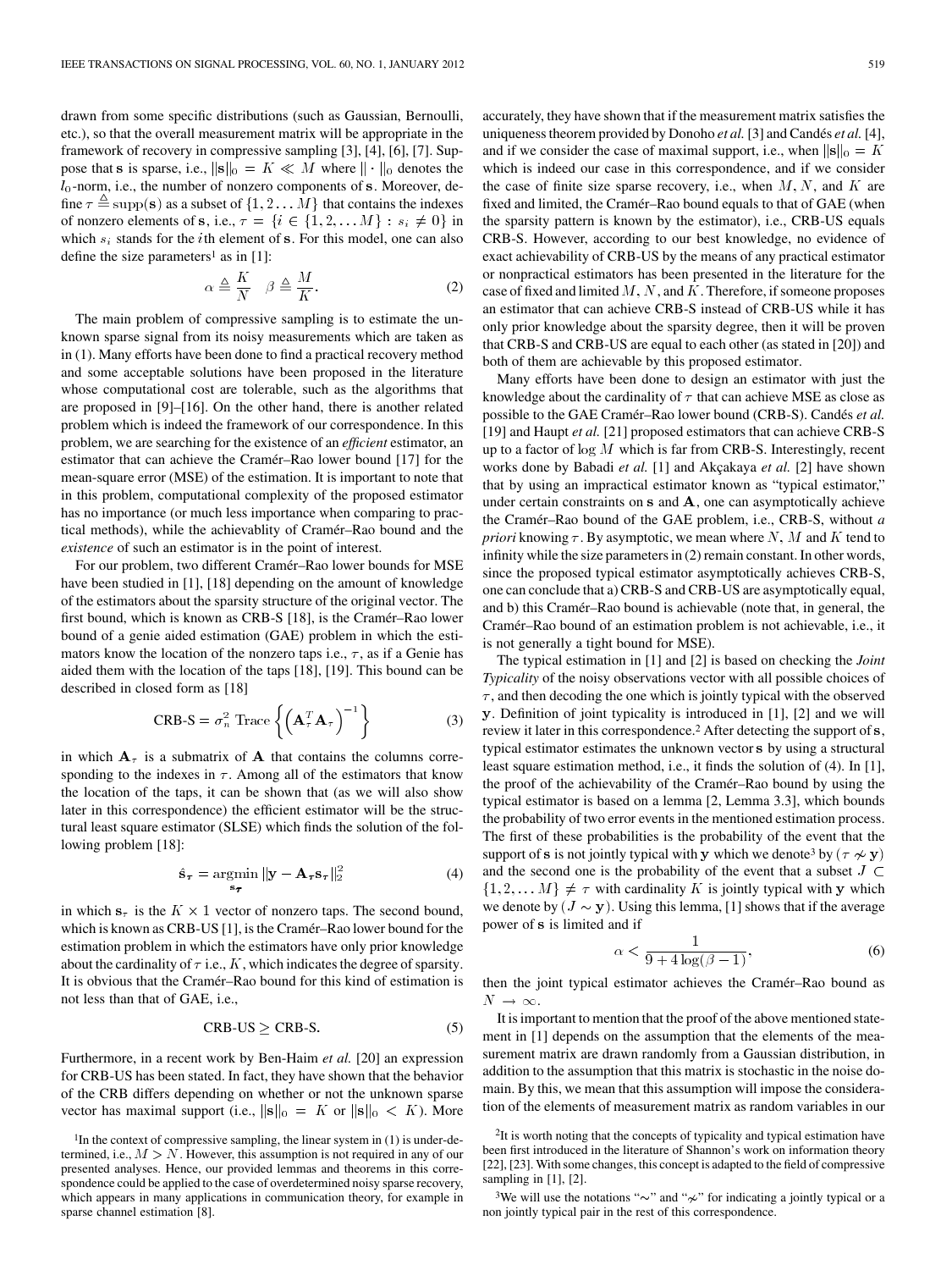analysis, just like the elements of noise vector. On the contrary, these assumptions are unnecessary in the ordinary framework of compressed sensing, while we are looking to find a stable recovery method. In fact, it is common to use *non-stochastic* but *randomly generated* measurement matrices in this context, while assuming that the noise vector is stochastic (because the estimator knows the exact measurement matrix, but it is not aware of the noise vector). In addition, among all randomly generated matrices, appropriate measurement matrices are those that satisfy a constraint called "the concentration of measures inequality,"<br>
i.e., the following condition [24]:<br>  $\mathbb{E}(\|\mathbf{A}\mathbf{x}\|^2 - \|\mathbf{x}\|^2) \ge \epsilon \|\mathbf{x}\|^2 + 2 \cdot 2e^{-N\epsilon_0(\epsilon)} \le C(0, 1)$  (7) i.e., the following condition [24]:

$$
\mathbb{P}\{\|\|\mathbf{Ax}\|^2 - \|\mathbf{x}\|^2\} \ge \epsilon \|\mathbf{x}\|^2\} \le 2e^{-Nc_0(\epsilon)}, \epsilon \in (0,1) \tag{7}
$$

where the probability is taken over random space for  $N \times M$  randomgenerated matrix  $\mathbf{A}$ ,  $\epsilon \in (0,1)$  is arbitrary,  $c_0(\epsilon)$  is a constant depending only on  $\epsilon$  and such that for all  $\epsilon \in (0,1)$ ,  $c_0(\epsilon) > 0$  and **x** is an arbitrary fixed vector in  $\mathbb{R}^M$ . Because of this mentioned difference in the assumptions made in [1] and ordinary assumptions made in the framework of compressed sensing, one may wonder that the results obtained in [1] may be also valid in the case of a larger family of measurement matrices than just the Gaussian matrices. Indeed, we will introduce a family of random-generated matrices which satisfies a modified version of concentration of measures inequality, i.e., the fol-<br>lowing condition:<br> $\text{app}(11|\mathbf{A} \mathbf{x}||^2 - N||\mathbf{x}||^2) \times \mathbb{R}^{N||\mathbf{x}||^2} \times 2e^{-Nc_0(\epsilon)} \le C(0, 1)$ . (9) lowing condition:

$$
BBP{\{\|\mathbf{A}\mathbf{x}\|^2 - N\|\mathbf{x}\|^2\} \ge \epsilon N \|\mathbf{x}\|^2\} \le 2e^{-Nc_0(\epsilon)}, \epsilon \in (0,1)
$$
 (8)

in which all the variables are the same as those in (7). Perhaps, the most prominent example of matrices that satisfy (8), are those with elements drawn independently and identically distributed according to  $N(0, 1)$  [24]; but, there is no force on having Gaussian entries in the measurement matrix. More precisely, one can also use matrices whose entries are independent realizations of  $\pm 1$  Bernoulli random variables

$$
A_{i,j} = \begin{cases} +1 & \text{with probability } 1/2\\ -1 & \text{with probability } 1/2 \end{cases} \tag{9}
$$

or related distributions such as

$$
A_{i,j} = \begin{cases} +\sqrt{3} & \text{with probability } \frac{1}{6} \\ 0 & \text{with probability } \frac{2}{3} \\ -\sqrt{3} & \text{with probability } \frac{1}{6} \end{cases}
$$
(10)

and yet these matrices satisfy (8). In addition to example random matrices described in (9) and (10), there are many other examples of random matrices that satisfy the condition in (8) and have an important role in statistical signal processing, communications,<sup>5</sup> and in particular compressive sampling. In fact, there is a well known class of linear projections, mostly known as *database friendly* random projections [25], that satisfies the condition in (8), and at the same time can exploit the full allotment of dimensionality of a high-dimensional point set. Random i.i.d. Gaussian matrices and those in (9) and (10) are considered as examples within this class. Hence, as satisfying (8) is a general property of commonly used random projection in signal processing and compressive sampling, it may be interesting to generalize the results obtained in [1] for this class of matrices. Then, one can conclude that the Cramér–Rao bound of the estimation is also asymptotically achievable by using the typical estimator introduced in [1] and [2], while we use non-Gaussian matrices that satisfy the

4This condition is a preliminary condition for restricted isometry property (RIP) which is a well-known sufficient condition in the area of compressed sensing for robust and stable recovery of the original sparse vector via  $l_1$ -minimization [6], [9].

5Many applications of using such non-Gaussian random projection, such as sparse channel estimation [8], have been reported in the literature.

condition depicted in (8), which is a common and general condition for measurement matrices in compressed sensing according to the literature.

In this correspondence, according to the above discussion, we investigate the results obtained in [1], and then we generalize the conditions for the problem of asymptotic achievability of Cramér–Rao bound in noisy compressed sensing. More accurately, by using an alternative approach to this problem comparing to the one used in [1] and [2], i.e., by assuming that the measurement matrix,  $A$ , is not stochastic in the noise domain, we will find a lemma similar to [2, Lemma 3.3] and prove it using a different method compared to the original one (by using Chernoff tail bounds for probability [26]). Since [2, Lemma 3.3] has been used as the main building block to obtain the results of [1], one wonders if those results (achievablity of CRB-S and asymptotic equivalence of CRB-S and CRB-US) may be incorrect under our new assumption ( is just generated at random, but it is deterministic when compared to noise) and hence if they should be revised. In this purpose, we first restate our proved lemma in the case of randomly generated (but deterministic in noise domain) measurement matrices that satisfy (8). Subsequently, we see that the final obtained form have very minor differences from [2, Lemma 3.3], while it is valid under the assumption that A is a deterministic randomly generated matrix. Finally, we restudy the results of [1] and see that although the main lemma used in [1] has been changed in our analysis, fortunately, all of the results in [1] remain valid. In other words, in noisy compressed sensing and under our modified version of concentration of measures inequality condition, the Cramér–Rao bound is asymptomatically achievable by using a typical estimator described in [1], and the constraint in (6) will also be valid without any changes.

This correspondence paper is organized as follows. In the next section, we will first review the definition of joint typicality and the typical estimator introduced in [1]. Moreover, the main theorem of [1], and the [2, Lemma 3.3] will be restudied. Indeed, we provide a new form of the mentioned lemma under our new assumptions, in which the measurement matrix is considered as a randomly generated matrix that satisfies (8), although is deterministic in the noise domain. In Section III, the Cramér–Rao lower bound on MSE for the compressed sensing problem in a noisy setting will be discussed and we will show that the results obtained in [1] remain valid under our generalized assumptions. So the Cramér–Rao bound of the GAE problem and that of the problem in which estimators have only prior knowledge about the degree of sparsity are asymptotically equal if the measurement matrix satisfies (8), although it may not be Gaussian or random in the noise domain. In all of the above discussions, we will use the model described in (1), and we will assume that the matrix  $A$  is randomly generated, but since it is *known* to the estimator, it should be treated as a deterministic matrix.

#### II. STATEMENT AND PROOF OF THE MAIN THEOREM

First, consider the noisy compressed sensing model in (1). As in [1], we use the following definition for joint typicality:

*Definition 2.1 (Joint Typicality):* Suppose that  $\xi \subset \{1, 2, \ldots M\}$ and  $|\xi| = K$ , in which  $|\cdot|$  denotes the cardinality of a set. Let  $\mathbf{A}_{\xi}$ denote the  $N \times K$  submatrix of **A** including those columns of **A** that and  $|\xi| = K$ , in which  $|\cdot|$  denotes the cardinality of a set. Let  $\mathbf{A}_{\xi}$ <br>denote the  $N \times K$  submatrix of **A** including those columns of **A** that<br>correspond to the indexes in  $\xi$ . Let also  $\Pi_{\mathbf{A}_{\xi}} \triangleq \mathbf{A}_{\xi}(\mathbf$ and  $\Pi_{\mathbf{A}_{\xi}}^{\perp} \triangleq \mathbf{I} - \Pi_{\mathbf{A}_{\xi}}$ .  $\xi$  and  $\mathbf{y}$  are said to be jointly typical with order  $\epsilon$ , denoted by  $(y \sim \xi)_{\epsilon}$ , if and only if

$$
\left|\frac{1}{N}\|\Pi_{\mathbf{A}_{\xi}}^{\perp}\mathbf{y}\|^2 - \frac{N-K}{N}\sigma_n^2\right| < \epsilon.
$$
 (11)

In order to generalize the results in [1], we neglect the assumption that  $A$  is a Gaussian random matrix in the noise domain. Indeed, we assume that  $A$  is a randomly generated matrix, but is known to the estimator, and hence should be considered as a deterministic matrix.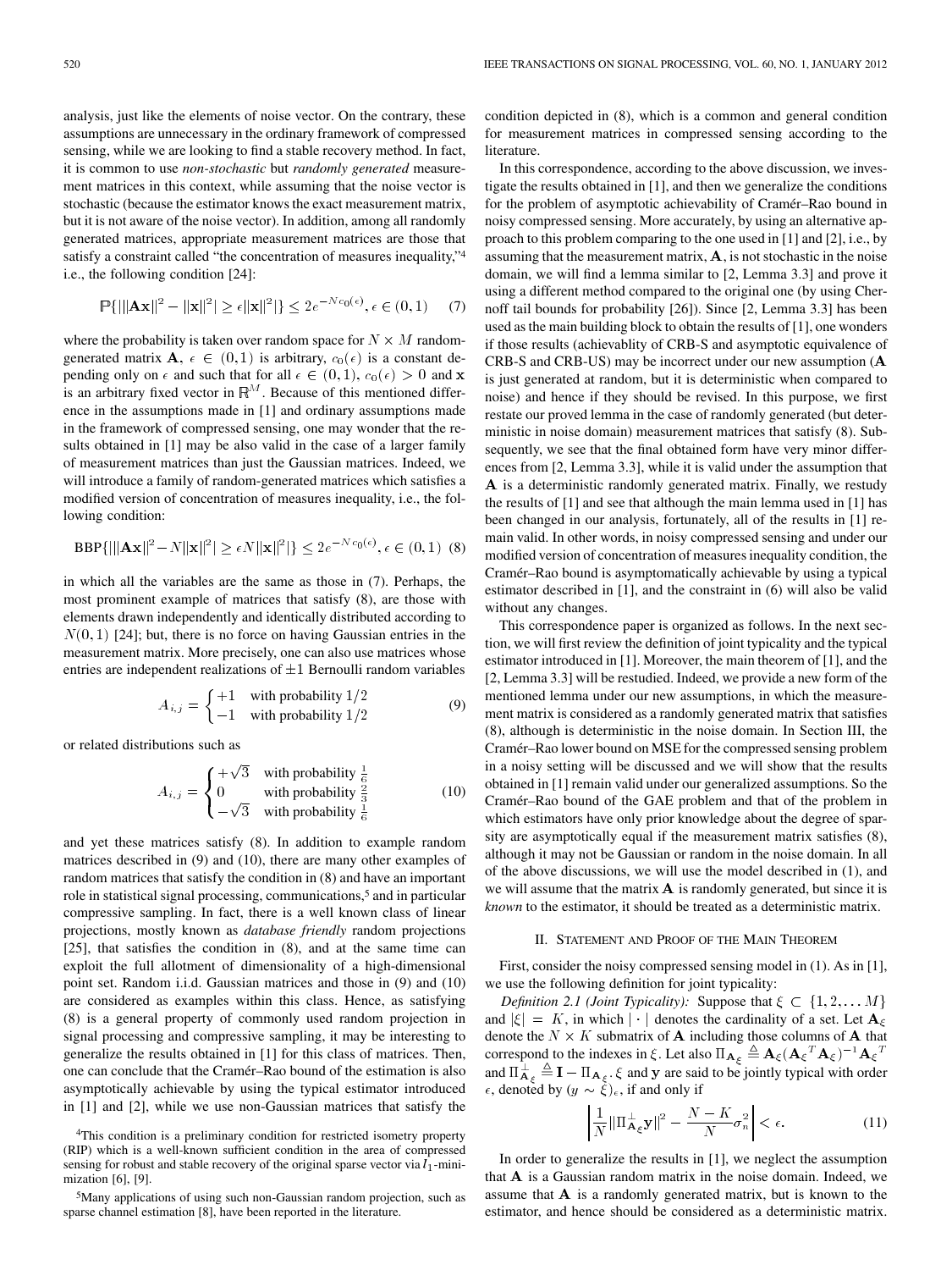Accordingly, we first introduce the following theorem, which is similar to Lemma 3.3 in [2] and only depends on our new assumption on measurement matrix:

*Theorem 2.1 (Bounds on the Probabilities of Typicality):* Assume that in (1),  $\tau = \text{supp}(\mathbf{s})$ . Additionally, assume that  $\xi \subset \{1, 2, \dots M\}$ and  $|\xi| = K$ . Considering an arbitrary small enough  $\epsilon > 0$ , the following expressions hold as  $N \to \infty$ :

$$
\mathbb{P}\left\{\left|\frac{1}{N}\|\Pi_{\mathbf{A}_{\tau}}^{\perp}\mathbf{y}\|^{2}-\frac{N-K}{N}\sigma_{n}^{2}\right|>\epsilon\right\}\overset{\text{exponentially}}{\longrightarrow}0
$$
\n
$$
\mathbb{P}\left\{\left|\frac{1}{N}\|\Pi_{\mathbf{A}_{\xi}}^{\perp}\mathbf{y}\|^{2}-\frac{N-K}{N}\sigma_{n}^{2}\right|<\epsilon\right\}
$$
\n
$$
\leq \exp\left\{-\frac{N-K}{4}\left[\frac{\frac{1}{N}\sum_{i\in\tau\backslash\xi}\sum_{j\in\tau\backslash\xi}s_{i}s_{j}\mathbf{a}_{i}^{T}\mathbf{a}_{j}^{'}-\epsilon}{\frac{2}{N}\sum_{i\in\tau\backslash\xi}\sum_{j\in\tau\backslash\xi}s_{i}s_{j}\mathbf{a}_{i}^{T}\mathbf{a}_{j}^{'}+\sigma_{n}^{2}}\right]^{2}\right\}
$$
\n(12)

in which  $\sigma_n^2 = (1 - \alpha)\sigma_n^2$  and  $\mathbf{a}'_i = (\mathbf{U}_{\xi} \mathbf{a}_i)_{N-K}$ , where  $\mathbf{U}_{\xi}$  is a unitary matrix extracted from the eigenvalue decomposition of  $\Pi_{A_c}^{\perp}$ , i.e.,  $\Pi_{\mathbf{A}_{\xi}}^{\perp} = \mathbf{U}_{\xi} \mathbf{D} \mathbf{U}_{\xi}^T$  and  $\mathbf{D}$  is a diagonal matrix. The  $(\cdot)_{m}$  operator denotes a vector comprising of the first  $m$  elements of the operand.

*Proof of (12):* The proof of this part is the same as the proof of the first part of Lemma 3.3 in [2] with some minor modifications. For the sake of readability, we will go through the steps of this proof. In these steps, we will try to find the probability density function (pdf) of  $\|\Pi_{\mathbf{A}_{\tau}}^{\perp} \mathbf{y}\|^2$  assuming that **A** is *known* and deterministic, while the noise vector is random.

Due to the fact that  $\Pi_{A_{\tau}}$  is the projector transform onto  $S = \int_A \sqrt{\{|\Pi \psi| / |\Pi \phi| / |\Pi A_\tau|\}}$  and since supp(s) =  $\tau$ , we have

$$
\Pi_{\mathbf{A}_\tau}^\perp \mathbf{y} = \Pi_{\mathbf{A}_\tau}^\perp (\mathbf{A}_\tau \mathbf{s}_\tau + \mathbf{n}) = \mathbf{0} + \Pi_{\mathbf{A}_\tau}^\perp \mathbf{n}.
$$

 $\Pi_{\mathbf{A}_{\tau}}^{\perp}$  is a symmetric matrix, therefore we can decompose it as  $U_{\tau}$  **D** $U_{\tau}^{T}$ , in which **D** is a diagonal matrix and  $U_{\tau}$  is a unitary matrix  $(\mathbf{U}_{\tau} \mathbf{U}_{\tau}^T = \mathbf{I})$ .  $\Pi_{\mathbf{A}_{\tau}}^{\perp}$  is an  $N \times N$  matrix (which obviously has N eigenvalues). In addition to that, [1] shows that  $A_{\tau}$  is full-rank with probability 1. This means that  $S = \text{span}\{\text{columns of } \mathbf{A}_{\tau}\}\)$  is a K dimensional subspace of  $\mathbb{R}^N$  as  $N \to \infty$ . Moreover, for every  $y \in S$ , we have  $\Pi_{\mathbf{A}_{\tau}}^{\perp} \mathbf{y} = 0$  and so, the K basis vectors of S are K linearly independent eigenvectors of  $\Pi_{\mathbf{A}_{\tau}}^{\perp}$  corresponding to the eigenvalue 0. Additionally, for every  $y \in S' = \{$  orthogonal compliment of S in  $\mathbb{R}^N$ , we have  $\Pi_{\mathbf{A}_{\tau}}^{\perp} \mathbf{y} = \mathbf{y}$ . In a similar way, we can show that  $\mathcal{S}'$  is an  $N - K$  dimensional subspace of  $\mathbb{R}^N$  as  $N \to \infty$  and so, the  $N - K$ basis vectors of  $S'$  are the  $N - K$  linearly independent eigenvectors of  $\Pi_{\mathbf{A}_{\tau}}^{\perp}$  corresponding to the eigenvalue 1. Consequently, the main diagonal of **D** consists of  $N - K$  1's and K 0's. Moreover, we have

$$
\|\Pi_{\mathbf{A}_{\tau}}^{\perp} \mathbf{y}\|^2 = \|\Pi_{\mathbf{A}_{\tau}}^{\perp} \mathbf{n}\|^2 = \left\|\mathbf{U}_{\tau} \mathbf{D} \mathbf{U}_{\tau}^T \mathbf{n}\right\|^2
$$
  
=  $\mathbf{n}^T \mathbf{U}_{\tau} \mathbf{D} \mathbf{U}_{\tau}^T \mathbf{U}_{\tau} \mathbf{D} \mathbf{U}_{\tau}^T \mathbf{n}$   
=  $(\mathbf{D} \mathbf{n}')^T \mathbf{D} \mathbf{n}' = \|\mathbf{D} \mathbf{n}'\|^2$  (14)

in which  $\mathbf{n}' = \mathbf{U}_{\tau}^T \mathbf{n}$  is a white Gaussian random vector (according to the fact that  $\mathbf{U}_{\tau}^{T}$  is just a deterministic rotation transform), i.e.,  $\mathbf{n}' \sim$  $N(0, \sigma_n^2 I)$ . Without loss of generality, we can assume that the  $N - K$ first elements of  $D$  are 1. Therefore, we can say that

$$
\varphi_1 = ||\mathbf{D}\mathbf{n}'||^2 = |n'_1|^2 + |n'_2|^2 \dots + |n'_{N-K}|^2. \tag{15}
$$

Since  $\varphi_1$  is the sum of squares of  $N-K$  independent Gaussian random variables with mean 0 and variance  $\sigma_n^2$ , it is a  $\chi^2$  random variable of order  $N - K$  with parameter  $\sigma_n^2$ , i.e.,

$$
\mathbb{E}\{\varphi_1\} = (N - K)\sigma_n^2 \quad \text{var}\{\varphi_1\} = 2(N - K)\sigma_n^4.
$$

This  $\chi^2$  random variable has a moment generating function  $\Phi_{\varphi_1}(s)$ , which is defined by  $\Phi_{\varphi_1}(s) \triangleq \mathbb{E}\{e^{\varphi_1 s}\}\,$ , and for every s satisfying the condition  $1 - 2s\sigma_n^2 > 0$  can be expressed as [27]

$$
\Phi_{\varphi_1}(s) = \frac{1}{(1 - 2s\sigma_n^2)^{\frac{N - K}{2}}}.
$$
\n(16)

We can rewrite the probability in  $(12)$  as follows:

$$
\mathbb{P}\left\{\left|\frac{1}{N}\|\Pi_{\mathbf{A}_{\tau}}^{\perp}\mathbf{y}\|^2 - \frac{N-K}{N}\sigma_n^2\right| > \epsilon\right\}
$$
\n
$$
= \mathbb{P}\left\{\left|\varphi_1 - (N-K)\sigma_n^2\right| > N\epsilon\right\}
$$
\n
$$
\leq \mathbb{P}\left\{\varphi_1 > N\epsilon + (N-K)\sigma_n^2\right\}
$$
\n
$$
+ \mathbb{P}\left\{\varphi_1 < -N\epsilon + (N-K)\sigma_n^2\right\}.\tag{17}
$$

So, by using Chernoff bounds on the tail probability [26], i.e.,

$$
\forall \nu > 0 : \mathbb{P}\{\varphi_1 > \delta\} \le e^{-\nu \delta} \Phi_{\varphi_1}(\nu) \tag{18}
$$

$$
\forall \nu < 0 : \mathbb{P}\{\varphi_1 < \delta\} \le e^{-\nu\delta} \Phi_{\varphi_1}(\nu),\tag{19}
$$

we can bound the probabilities in (48). By applying (18) and (16), and also considering the constraints needed for these equations, we have

$$
\forall 0 < \nu < \frac{1}{2\sigma_n^2} : \mathbb{P}\left\{\varphi_1 > N\epsilon + (N - K)\sigma_n^2\right\}
$$
  
\$\leq \frac{1}{\left(1 - 2\nu\sigma\_n^2\right)^{\frac{N - K}{2}}} \exp\left\{-\nu \left(N\epsilon + (N - K)\sigma\_n^2\right)\right\} \triangleq f(\nu). (20)\$

By taking the derivative of  $f(\nu)$  and finding its minimum in order to obtain the tightest bound, we find that this minimum occurs at  $\nu^* =$  $\frac{1}{2\sigma_n^2} \frac{N\epsilon}{N\epsilon + (N-K)\sigma_n^2}$ . Moreover, it is easy to check that  $\nu^*$  satisfies the constraints imposed by (18) and (16), i.e.,  $\nu^* > 0$  and  $1 - 2\sigma_n^2 \nu^* =$  $\frac{(N-K)\sigma_n^2}{N\epsilon + (N-K)\sigma_n^2} > 0$ . Hence, we have

$$
\mathbb{P}\{\varphi_1 > N\epsilon + (N - K)\sigma_n^2\} \le f(\nu^*)
$$
\n
$$
= \left\{\frac{N\epsilon + (N - K)\sigma_n^2}{(N - K)\sigma_n^2}\right\}^{\frac{N - K}{2}} \exp\left\{-\frac{N\epsilon}{2\sigma_n^2}\right\}
$$
\n
$$
= \exp\left\{\frac{(N - K)}{2}\ln\left(1 + \frac{N\epsilon}{(N - K)\sigma_n^2}\right) - \frac{N\epsilon}{2\sigma_n^2}\right\}
$$
\n
$$
= \exp\left\{-\frac{(N - K)}{2}\left(-\ln\left(1 + \frac{\epsilon}{\sigma_n'^2}\right) + \frac{\epsilon}{\sigma_n'^2}\right)\right\} \tag{21}
$$

in which  $\sigma_n^2 = \frac{(N-K)}{N} \sigma_n^2$ . Using the inequality  $\ln(1 + \frac{\epsilon}{\sigma_n^2}) \leq \frac{\epsilon}{\sigma_n^2}$ , we can say that the bound in (21) decreases exponentially to 0 as  $N \stackrel{\alpha}{\rightarrow} \infty$ . Similarly, using (19) and following the same approach as in the proof of (21), we can bound  $\mathbb{P}\{\varphi_1 < -N\epsilon + (N - K)\sigma_n^2\}$  and so we will have

$$
\mathbb{P}\left\{\varphi_1 < -N\epsilon + (N-K)\sigma_n^2\right\} \\
\leq \exp\left\{-\frac{(N-K)}{2}\left(-\ln\left(1-\frac{\epsilon}{\sigma_n'^2}\right) - \frac{\epsilon}{\sigma_n'^2}\right)\right\}.\tag{22}
$$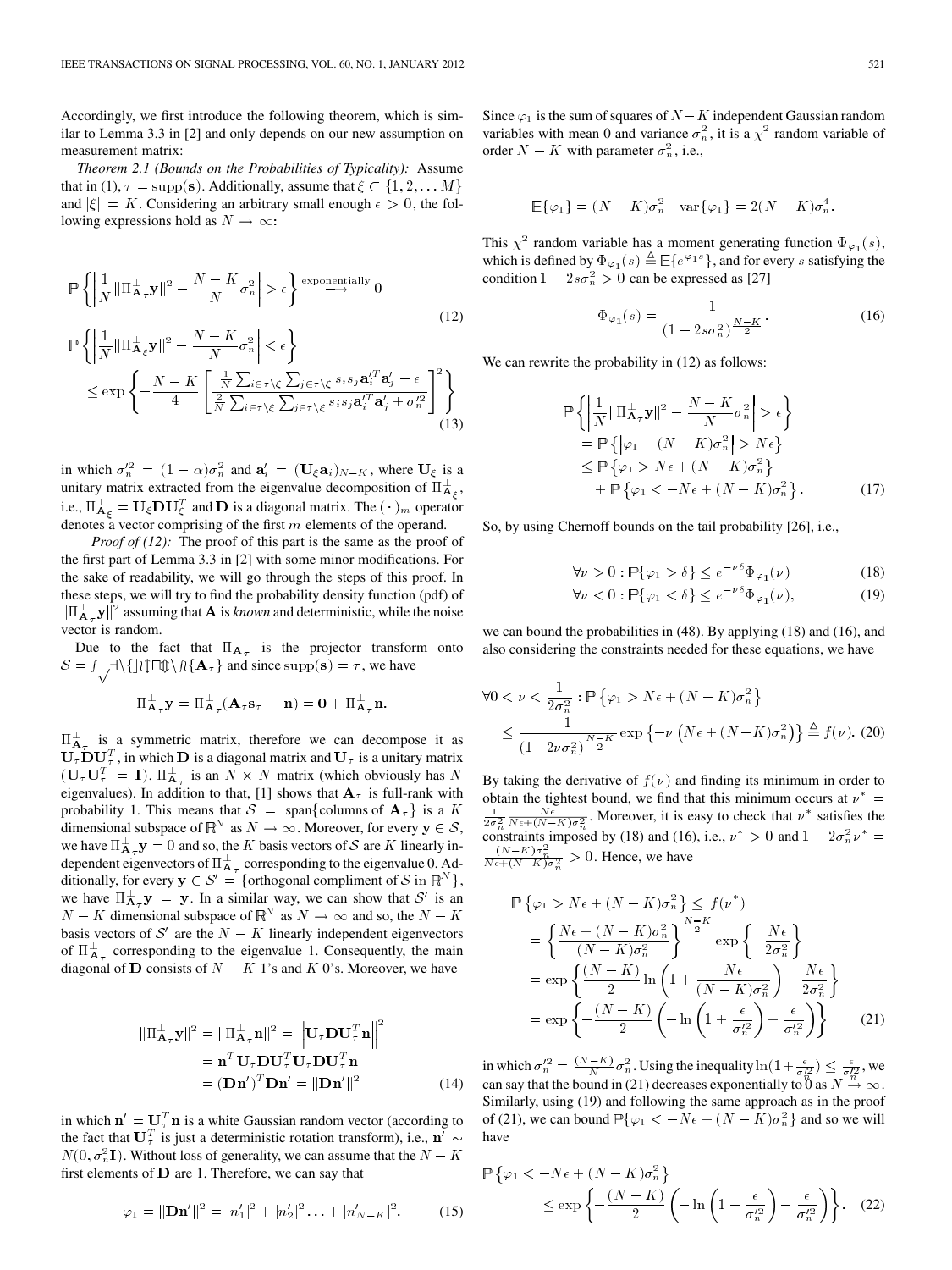Using the inequality  $\ln(1 - \frac{\epsilon}{\sigma_n^2}) \leq -\frac{\epsilon}{\sigma_n^2}$ , it is seen that the bound in (22) approaches 0 exponentially as  $N \stackrel{\sim}{\rightarrow} \infty$ . Consequently the probability in (12) will tend at least exponentially to 0, and so the proof is complete. П

*Proof of (13):* Similar to the previous part, we have

$$
\Pi_{\mathbf{A}_{\xi}}^{\perp} \mathbf{y} = \Pi_{\mathbf{A}_{\xi}}^{\perp} (\mathbf{A}_{\tau} \mathbf{s}_{\tau} + \mathbf{n})
$$
\n
$$
= \Pi_{\mathbf{A}_{\xi}}^{\perp} \left( \sum_{i \in \tau \cap \xi} s_i \mathbf{a}_i + \sum_{i \in \tau \setminus \xi} s_i \mathbf{a}_i + \mathbf{n} \right)
$$
\n
$$
= \Pi_{\mathbf{A}_{\xi}}^{\perp} \left( \sum_{i \in \tau \setminus \xi} s_i \mathbf{a}_i + \mathbf{n} \right).
$$

In the same way, we can decompose  $\Pi_{\mathbf{A}_{\mathcal{E}}}^{\perp} = \mathbf{U}_{\mathcal{E}} \mathbf{D} \mathbf{U}_{\mathcal{E}}^T$ , in which  $\mathbf{D}$  is similar to the one in the previous part and  $\mathbf{U}_{\xi}$  is a unitary matrix. Then, we have

$$
\left\|\Pi_{\mathbf{A}_{\xi}}^{\perp} \mathbf{y}\right\|^{2} = \left\|\mathbf{U}_{\xi} \mathbf{D} \mathbf{U}_{\xi}^{T}\left(\sum_{i \in \tau \setminus \xi} s_{i} \mathbf{a}_{i} + \mathbf{n}\right)\right\|^{2} = \|\mathbf{D} \mathbf{n}^{"}\|^{2}
$$

in which  $\mathbf{n}'' = \mathbf{U}_{\xi}^T \mathbf{n} + \sum_{i \in \tau \setminus \xi} s_i \mathbf{U}_{\xi}^T \mathbf{a}_i$  is a Gaussian random vector with mean  $\bar{\mathbf{n}}'' = \mathbb{E}\{\mathbf{n}''\} = \sum_{i \in \tau \setminus \xi} s_i \mathbf{U}_{\xi}^T \mathbf{a}_i$  and autocovariance matrix  $\mathbb{E}\{(\mathbf{n}''-\mathbf{\bar{n}}'')(\mathbf{n}''-\mathbf{\bar{n}}'')^T\} = \tilde{C}_{\mathbf{n}''} = \sigma_n^2 \mathbf{I}$ , which are results of the fact that  $A$  is deterministic. It is important to note that the remaining proof of this part of [2, Lemma 3.3] (which is so similar to our proposed lemma) is based on the Gaussian assumption on  $A$ , in addition to the assumption that this matrix is random in the domain of noise<sup>6</sup>; nevertheless, our proof is free from such assumptions while we assume that the measurement matrix is deterministic. As a result, this assumption will help us to generalize our results for other types of randomly generated measurement matrices that are common in the compressed sensing area, as will be shown later in this correspondence.

To continue our proof, without loss of generality we can assume that the first  $N - K$  elements of the main diagonal of **D** are 1 and so

$$
\varphi_2 = ||\mathbf{D}\mathbf{n}''||^2 = |n_1''|^2 + |n_2''|^2 \dots + |n_{N-K}''|^2 \tag{23}
$$

in which  $n_i'' \sim N(m_i, \sigma_n^2)$  for every  $1 \le i \le N - K$ . In addition to these, we have

$$
\sum_{i=1}^{N-K} m_i^2 = \left\| \sum_{i \in \tau \backslash \xi} \left( \mathbf{U}_{\xi}^T \mathbf{a}_i \right)_{N-K} s_i \right\|^2 = \sum_{i \in \tau \backslash \xi} \sum_{j \in \tau \backslash \xi} s_i s_j \mathbf{a}_i^{\prime T} \mathbf{a}_j^{\prime} \tag{24}
$$

in which the  $(\cdot)_{N-K}$  operator denotes a subvector of the first  $N -$ K elements and  $\mathbf{a}'_i = (\mathbf{U}_{\xi}^T \mathbf{a}_i)_{N-K}$ . For the sake of simplicity of notations, we define  $\gamma^2 = \frac{1}{N} \sum_{i \in \tau \setminus \xi} \sum_{j \in \tau \setminus \xi} s_i s_j a_i^T a'_j$ . Now, the sum of the squares of  $N - K$  independent Gaussian random variables  $n''_i$ , each having mean  $m_i$ , is a *noncentral*  $\chi^2$  random variable of order  $N - K$  with parameters  $\sigma_n^2$  and  $\sum_{i=1}^{N-K} m_i^2$ . So we have

$$
\mathbb{E}\{\varphi_2\} = (N - K)\sigma_n^2 + N\gamma^2
$$
  
 
$$
\text{var}\{\varphi_2\} = 2(N - K)\sigma_n^4 + 4\sigma_n^2 N^2 \gamma^4
$$

In addition, this  $\chi^2$  random variable has a moment generating function  $\Phi_{\varphi_2}(s)$ , which is defined by  $\Phi_{\varphi_2}(s) \triangleq \mathbb{E}\{e^{\varphi_2 s}\}\,$ , and for every s satisfying  $1 - 2s\sigma_n^2 > 0$  can be expressed as [27]

$$
\Phi_{\varphi_2}(s) = \frac{1}{(1 - 2s\sigma_n^2)^{\frac{N-K}{2}}} \exp\left(\frac{s\sum_{i=1}^{N-K} m_i^2}{1 - 2s\sigma_n^2}\right).
$$
 (25)

.

6This approach is very common in the framework of information theory, when one tries to show the achievability of a rate in a channel [22].

By *centralizing* the probability in (13) with respect to the mean of  $\varphi_2$ , we can rewrite the probability in (13) as

$$
\mathbb{P}\left\{\left|\frac{1}{N}\|\Pi_{\mathbf{A}_{\xi}}^{\perp}\mathbf{y}\|^2 - \frac{N-K}{N}\sigma_n^2\right| < \epsilon\right\}
$$
\n
$$
= \mathbb{P}\left\{\left|\varphi_2 - (N-K)\sigma_n^2\right| < N\epsilon\right\}
$$
\n
$$
\leq \mathbb{P}\left\{\varphi_2 - (N-K)\sigma_n^2 < N\epsilon\right\}
$$
\n
$$
= \mathbb{P}\left\{\varphi_2 - (N-K)\sigma_n^2 < N(\gamma^2 - \bar{\epsilon})\right\}
$$
\n
$$
= \mathbb{P}\left\{\varphi_2 - (N-K)\sigma_n^2 - N\gamma^2 < -N\bar{\epsilon}\right\} \tag{26}
$$

in which  $\bar{\epsilon} = \gamma^2 - \epsilon > 0$  (we assume that  $\epsilon$  is small enough so that  $\epsilon < \gamma^2$ ). Similar to the proof of (12), we will use Chernoff bounds stated in (18) and (19) to bound the probability in (26). More accurately, by the use of (19) we get

$$
\forall \nu < 0: \mathbb{P}\left\{\varphi_2 < (N - K)\sigma_n^2 + N\gamma^2 - N\bar{\epsilon}\right\}
$$
\n
$$
\leq \exp\left(-\nu \left[ (N - K)\sigma_n^2 + N\gamma^2 - N\bar{\epsilon}\right] \right) \Phi_{\varphi_2}(\nu) \stackrel{\Delta}{=} g(\nu). \tag{27}
$$

By plugging in the value of  $\Phi_{\varphi_2}(\nu)$  from (25) for every  $\nu$  satisfying  $1 - 2\nu \sigma_n^2 > 0$ ,  $g(\nu)$  is equal to

$$
g(\nu) = \frac{1}{(1 - 2\nu\sigma_n^2)^{\frac{N-K}{2}}} \times \exp\left(\frac{\nu \sum_{i=1}^{N-K} m_i^2}{1 - 2\nu\sigma_n^2} - \nu \left[ (N - K)\sigma_n^2 + N\gamma^2 - N\bar{\epsilon} \right] \right). (28)
$$

As shown in the Appendix (Lemma A.1), by taking the derivative of  $q(\nu)$  with respect to  $\nu$ , one can see that this function will reach its minimum value at  $\nu^*$ , calculated as following:

$$
\nu^* = \frac{2\gamma^2 - 2\bar{\epsilon} + \sigma_n^{\prime 2} - \sqrt{(\sigma_n^{\prime 2} + 2\gamma^2)^2 - 4\gamma^2 \bar{\epsilon}}}{4\sigma_n^2 (\gamma^2 - \bar{\epsilon} + \sigma_n^{\prime 2})}
$$
(29)

in which  $\sigma_n^2 = \frac{N-K}{N} \sigma_n^2$ . Moreover, this  $\nu^*$  is negative (and hence satisfies the constraint  $1 - 2\nu^* \sigma_n^2 > 0$ , as stated by Lemma A.1. By plugging (29) and the expressions obtained in the Appendix for  $1 - 2\nu^* \sigma_n^2$ ,  $\frac{1}{1 - 2\nu^* \sigma_n^2}$  and  $\frac{\gamma^2 \nu^*}{1 - 2\nu^* \sigma_n^2}$  in (27), we will have the tightest Chernoff bound for the probability in (27) as

$$
g(\nu^*) = \left[ \frac{\sqrt{(\sigma_n^{\prime 2} + 2\gamma^2)^2 - 4\gamma^2 \bar{\epsilon}} - \sigma_n^{\prime 2}}{2\gamma^2} \right] \frac{\sqrt{K - K}}{2}
$$

$$
\times \exp \left\{ -N \left[ \frac{\sigma_n^{\prime 2} + 2\gamma^2 - \bar{\epsilon} - \sqrt{(\sigma_n^{\prime 2} + 2\gamma^2)^2 - 4\gamma^2 \bar{\epsilon}}}{2\sigma_n^2} \right] \right\}. \quad (30)
$$

After some manipulations, this bound can be rewritten as

$$
\exp\left\{-\frac{N}{2}\left[\frac{\sigma_{n}^{'2} + 2\gamma^{2} - \bar{\epsilon} - (\sigma_{n}^{'2} + 2\gamma^{2})\sqrt{1 - \frac{4\gamma^{2}\bar{\epsilon}}{(\sigma_{n}^{'2} + 2\gamma^{2})^{2}}}}{\sigma_{n}^{2}} - \frac{N - K}{N}\ln\left(\frac{(\sigma_{n}^{'2} + 2\gamma^{2})\sqrt{1 - \frac{4\gamma^{2}\bar{\epsilon}}{(\sigma_{n}^{'2} + 2\gamma^{2})^{2}}}}{2\gamma^{2}} - \frac{\sigma_{n}^{'2}}{2}\right)\right\}.
$$
 (31)

Before proceeding any further, we will introduce the following lemma.

- *Lemma 2.2:* For any  $x \in \mathbb{R}$  and  $0 \le x \le 1$ , we have the following: •  $\sqrt{1-x} \leq 1 - \frac{1}{2}x;$
- $\ln(1-x) \leq -x \frac{1}{2}x^2$ . The proof is elementary and is left to the reader.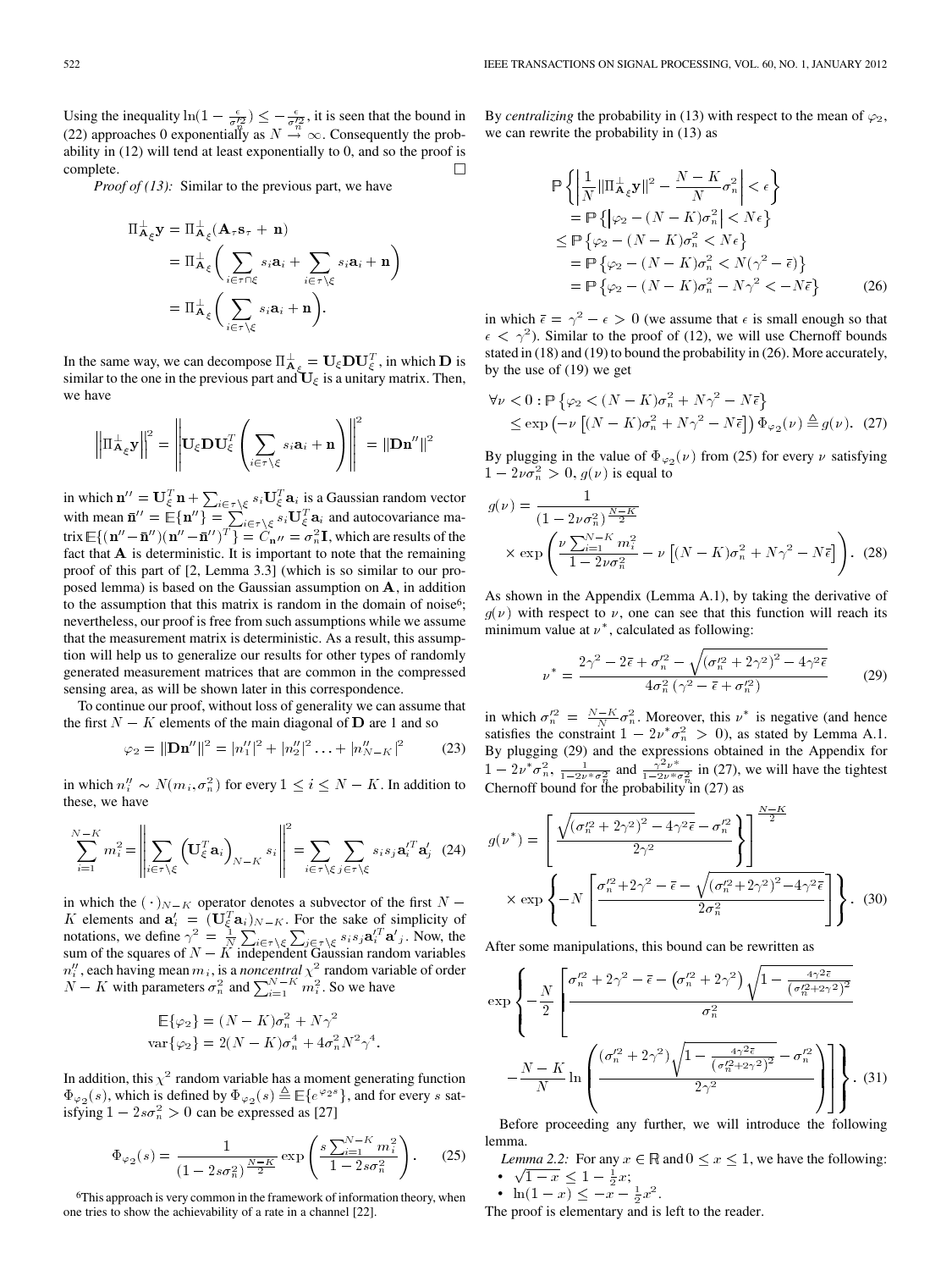It is important to note that  $\frac{4\gamma^2 \bar{\epsilon}}{(\sigma_s'^2 + 2\gamma^2)^2} = \frac{4\gamma^4 - 4\gamma^2 \epsilon}{4\gamma^4 + \sigma_s'^4 + 2\gamma^2 \sigma_s'^2}$ , and so we have that  $0 \leq \frac{4\gamma^2 \bar{\epsilon}}{(\sigma_b'^2 + 2\gamma^2)^2} \leq 1$ . Hence, by using the first part of Lemma (2.2) and some further manipulations, we can bound (30) as

$$
g(\nu^*) \le \exp\left\{-\frac{N}{2} \left[ \frac{\sigma_n^{\prime 2} + 2\gamma^2 - \bar{\epsilon} - (\sigma_n^{\prime 2} + 2\gamma^2) + \frac{2\gamma^2 \bar{\epsilon}}{(\sigma_n^{\prime 2} + 2\gamma^2)}}{\sigma_n^2} - \frac{N - K}{N} \ln \left( \frac{(\sigma_n^{\prime 2} + 2\gamma^2) - \frac{2\gamma^2 \bar{\epsilon}}{(\sigma_n^{\prime 2} + 2\gamma^2)} - \sigma_n^{\prime 2}}{2\gamma^2} \right) \right] \right\}.
$$
 (32)

After simplifying (32) we have:

$$
g(\nu^*) \le \exp\left\{-\frac{N}{2}\left[-\frac{\sigma_n'^2 \bar{\epsilon}}{\sigma_n^2(\sigma_n'^2 + 2\gamma^2)} -\frac{N-K}{N}\ln\left(1 - \frac{\bar{\epsilon}}{(\sigma_n'^2 + 2\gamma^2)}\right)\right]\right\}
$$
  
=  $\exp\left\{-\frac{N-K}{2}\left[-\frac{\bar{\epsilon}}{(\sigma_n'^2 + 2\gamma^2)} -\ln\left(1 - \frac{\bar{\epsilon}}{(\sigma_n'^2 + 2\gamma^2)}\right)\right]\right\}.$  (33)

It is also important to note that as  $\frac{\bar{\epsilon}}{(\sigma_n'^2 + 2\gamma^2)} = \frac{\gamma^2 - \epsilon}{(\sigma_n'^2 + 2\gamma^2)}$ , we have  $0 \leq \frac{\bar{\epsilon}}{(\sigma_n'^2 + 2\gamma^2)} \leq 1$ . Now, by applying the second part of Lemma 2.2 we can make an upper bound for (33) as the following:

$$
g(\nu^*) \le \exp\left\{-\frac{N-K}{4} \left[ \frac{\bar{\epsilon}}{(\sigma_n'^2 + 2\gamma^2)} \right]^2 \right\}.
$$
 (34)

Therefore, according to (34), (27) and (26), we have finally come to the following result:

$$
\mathbb{P}\left\{\left|\frac{1}{N}\|\Pi_{\mathbf{A}_{\xi}}^{\perp}\mathbf{y}\|^{2}-\frac{N-K}{N}\sigma_{n}^{2}\right|<\epsilon\right\}
$$
\n
$$
\leq \exp\left\{-\frac{N-K}{4}\left[\frac{\bar{\epsilon}}{(\sigma_{n}^{\prime 2}+2\gamma^{2})}\right]^{2}\right\}
$$
\n
$$
=\exp\left\{-\frac{N-K}{4}\left[\frac{\frac{1}{N}\sum_{i\in\tau\backslash\xi}\sum_{j\in\tau\backslash\xi} s_{i} s_{j} \mathbf{a}_{i}^{\prime T} \mathbf{a}_{j}^{\prime}-\epsilon}{\frac{2}{N}\sum_{i\in\tau\backslash\xi}\sum_{j\in\tau\backslash\xi} s_{i} s_{j} \mathbf{a}_{i}^{\prime T} \mathbf{a}_{j}^{\prime}+\sigma_{n}^{\prime 2}}\right]^{2}\right\},(35)
$$

and this will complete the proof of (13).

It is important to note that if we see the proof of Theorem 2.1, then we will conclude that this theorem holds asymptotically in probability, i.e., if you test the validity of Theorem 2.1 for infinite numbers of randomly generated  $\bf{A}$ , then this theorem may not be valid for just finite numbers of **A**. Moreover, as  $N \rightarrow \infty$  the size of this finite set will tend to zero. Accordingly, one can say that as  $N \to \infty$ , Theorem 2.1 may not be valid for just asymptotic *zero* number of randomly generated A, or simply it is asymptotically valid. However, as we will see later in Section III, we want to consider the achievability of Cramér–Rao bound in asymptotic case, and so this asymptotic validation should be enough.

In addition to what has been stated in Theorem 2.1, when the size of the problem tends to infinity and  $A$  satisfies the introduced concentration of measures inequality depicted in (8) (for instance, its elements are drawn i.i.d from  $N(0, 1)$  or distributions such as the ones introduced in (9) and (10)), one may find an equivalent bound using the following lemma:

*Lemma 2.3:* If the elements of  $\bf{A}$  are randomly and independently generated according to a distribution that satisfies (8), then we have

$$
\sum_{i \in \tau \setminus \xi} \sum_{j \in \tau \setminus \xi} s_i s_j \mathbf{a}_i^T \mathbf{a'}_j \to (N - K) \sum_{i \in \tau \setminus \xi} |s_i|^2 \tag{36}
$$

in which  $\tau$ ,  $\xi$ , s and  $\mathbf{a}'_i$  are defined as in Theorem 2.1.

*Proof:* Suppose that  $x_1$  and  $x_2$  are two arbitrary fixed vectors in <sup>M</sup>. Then for every  $\epsilon \in (0,1)$ , the following inequalities hold with a probability that tends exponentially to 1 as N tends to  $\infty$ :

$$
(1 - \epsilon)N \|\mathbf{x}_1\|^2 \le \|\mathbf{A}\mathbf{x}_1\|^2 \le (1 + \epsilon)N \|\mathbf{x}_1\|^2 \qquad (37)
$$
  

$$
(1 - \epsilon)N \|\mathbf{x}_2\|^2 \le \|\mathbf{A}\mathbf{x}_2\|^2 \le (1 + \epsilon)N \|\mathbf{x}_2\|^2 \qquad (38)
$$

$$
(1 - \epsilon)N ||\mathbf{x}_1 - \mathbf{x}_2||^2 \le ||\mathbf{A}(\mathbf{x}_1 - \mathbf{x}_2)||^2
$$
  
 
$$
\le (1 + \epsilon)N ||\mathbf{x}_1 - \mathbf{x}_2||^2.
$$
 (39)

Using (37), (38) and (39), it is straightforward to show that

$$
(1 + \epsilon) N \mathbf{x}_1^T \mathbf{x}_2 - \epsilon N (\|\mathbf{x}_1\|^2 + \|\mathbf{x}_2\|^2)
$$
  
\n
$$
\leq (\mathbf{A}\mathbf{x}_1)^T (\mathbf{A}\mathbf{x}_2)
$$
  
\n
$$
\leq (1 - \epsilon) N \mathbf{x}_1^T \mathbf{x}_2 + \epsilon N (\|\mathbf{x}_1\|^2 + \|\mathbf{x}_2\|^2).
$$
 (40)

By setting  $x_1$  and  $x_2$  with 1's in their *i*th and *j* th elements respectively and 0's in their other elements, for  $i \neq j$ , we will have

$$
-2\epsilon \le \frac{1}{N} \mathbf{a}_i^T \mathbf{a}_j \le 2\epsilon,\tag{41}
$$

and in the case of  $i = j$ , we will have

$$
1 - \epsilon \le \frac{1}{N} \mathbf{a}_i^T \mathbf{a}_i \le 1 + \epsilon. \tag{42}
$$

These events hold valid with a probability that tends exponentially to 1 as N tends to  $\infty$  for a fix value of *i* and *j*. By applying the union bound on all  $\binom{M}{2} = \frac{M(M-1)}{2}$  choices for *i* and *j*, if  $\epsilon \to 0$  then the following equation holds for every  $i$  and  $j$ , with a probability that still tends to 1 as  $N$  increases:

$$
\frac{1}{N}\mathbf{a}_{i}^{T}\mathbf{a}_{j} \rightarrow 0 \text{ if } i \neq j, \frac{1}{N}\mathbf{a}_{i}^{T}\mathbf{a}_{j} \rightarrow 1 \text{ if } i = j.
$$
 (43)

Now, consider the matrix  $(\mathbf{U}_{\xi}^{T} \mathbf{A})_{N-K}$ . We want to show this  $(N - \mathbf{A})$  $K) \times M$  matrix will also satisfy the modified version of the concentration of measures inequality. In other words, we want to show that for every  $\mathbf{x} \in \mathbb{R}^M$ , the following equation holds with a probability that tends exponentially to 1 as N tends  $\infty$ :

$$
(1 - \epsilon)(N - K) ||\mathbf{x}||^2 \le ||(\mathbf{U}_{\xi}^T \mathbf{A})_{N - K} \mathbf{x}||^2 \le (1 + \epsilon)(N - K) ||\mathbf{x}||^2.
$$
\n(44)

To show this, we have

 $\Box$ 

$$
\left\| \left( \mathbf{U}_{\xi}^T \mathbf{A} \right)_{N-K} \mathbf{x} \right\|^2 = \mathbf{x}^T \mathbf{A}^T \left( \mathbf{U}_{\xi}^T \right)_{N-K}^T \left( \mathbf{U}_{\xi}^T \right)_{N-K} \mathbf{A} \mathbf{x}.
$$
 (45)

To simplify (45), lets see how the matrix  $U_{\xi}$  is constructed. First, choose a set of indexes in  $\{1, 2, \ldots, M\}$  such as  $L \subset \{1, 2, \ldots, M\}$ , so that  $|L| = N$ , and also  $\xi \subset L$  and  $\tau \subset L$ . Then, we choose N columns of  $\mathbf{A}_{\text{norm}} = \frac{1}{\sqrt{N}} \mathbf{A}$  corresponding to the indexes in L. Following (43), we can say that the columns of  $A_{\text{norm}}$  corresponding to the indexes in  $\xi$  are an *approximate* orthonormal basis for the span of columns of  $A_{\xi}$  with a probability that tends exponentially to 1 as  $N \to \infty$ , and this approximation will become more accurate as  $\epsilon$  is chosen smaller. Therefore, these columns can be considered asymptotically as approximations for the orthonormal eigenvectors of the symmetric matrix  $\Pi_{\bf A}^\perp$ corresponding to zero eigenvalue, and again these approximations will become more accurate as  $\epsilon$  is chosen smaller. Similarly, the columns of  ${\bf A}_{\rm norm}$  corresponding to the indexes in  $L\backslash \xi$  can be considered as an approximate orthonormal basis for the kernel space of  ${\bf A}_{\xi}$  with a probability that tends exponentially to 1, and so they are approximations for orthonormal eigenvectors of  $\Pi_{A_\varepsilon}^{\perp}$  corresponding to the eigenvalue 1. Consequently, by the definition of  $U_{\xi}$  (i.e., its first  $N - K$  columns are orthonormal eigenvectors of  $\Pi_{A_\varepsilon}^{\perp}$  corresponding to eigenvalue 1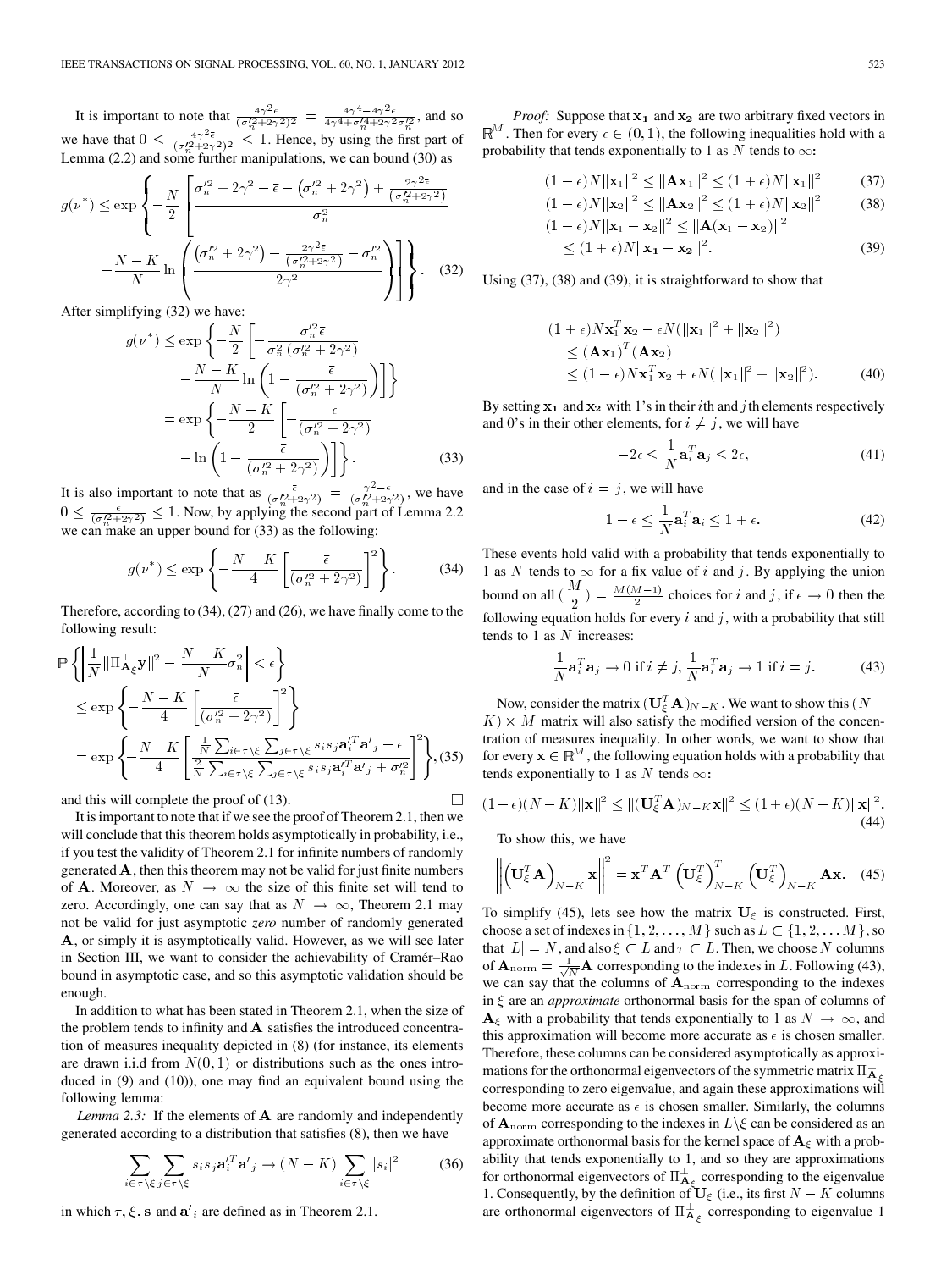and the next K column are orthonormal eigenvectors of  $\Pi_{A_\varepsilon}^{\perp}$  corresponding to zero eigenvalue) and the approximate orthogonal property of the selected columns of **A** as  $N \rightarrow \infty$  (43), and by doing some simple manipulations, we have

$$
\left(\mathbf{U}_{\xi}^{T}\right)_{N-K}^{T}\left(\mathbf{U}_{\xi}^{T}\right)_{N-K} \approx \frac{N-K}{N}\mathbf{I}_{M\times M},\tag{46}
$$

and this approximation will become more accurate as  $\epsilon$  is chosen smaller. By substituting the approximation stated in (46) with corresponding term in (45), we have

$$
\left\| \left( \mathbf{U}_{\xi}^{T} \mathbf{A} \right)_{N-K} \mathbf{x} \right\|^{2} \approx \frac{N-K}{N} \|\mathbf{A} \mathbf{x}\|^{2},\tag{47}
$$

and again, this approximation will be more accurate with smaller  $\epsilon$ . So, following (8), one can say that for small enough  $\epsilon$  the (44) holds with a probability that tends exponentially to 1 as  $N$  grows.<sup>7</sup> Now, using  $(44)$  and similar to what we have stated about the columns of  $A$ , we can conclude that the columns of  $(\mathbf{U}_{\xi}^T \mathbf{A})_{N-K} = [\mathbf{a'}_1, \mathbf{a'}_2, \dots, \mathbf{a'}_M]$ satisfy the following equation as  $N \to \infty$ :

$$
\frac{1}{(N-K)} \mathbf{a}_{i}^{\prime T} \mathbf{a}_{j}^{\prime} \rightarrow 0
$$
  
if  $i \neq j$ ,  $\frac{1}{(N-K)} \mathbf{a}_{i}^{\prime T} \mathbf{a}_{j}^{\prime} \rightarrow 1$  if  $i = j$ . (48)

Substituting (48) in (24) will complete the proof.

Now, using Lemma 2.3, we can rewrite the bound in (13) after some manipulations as

$$
\mathbb{P}\left\{\left|\frac{1}{N}\|\Pi_{\mathbf{A}_{\xi}}^{\perp}\mathbf{y}\|^{2}-\frac{N-K}{N}\sigma_{n}^{2}\right|<\epsilon\right\}
$$
\n
$$
\leq \exp\left\{-\frac{N-K}{4}\left[\frac{\sum_{i\in\tau\backslash\xi}|s_{i}|^{2}-\epsilon'}{2\sum_{i\in\tau\backslash\xi}|s_{i}|^{2}+\sigma_{n}^{2}}\right]^{2}\right\} \quad (49)
$$

in which  $\epsilon' = \frac{N}{N-K} \epsilon$ . Interestingly, the asymptotic bound obtained in (49) is very similar to the bound obtained in [2, Lemma 3.3]. In fact, the bound obtained in [2] is as the following:

$$
\mathbb{P}\left\{\left|\frac{1}{N}\|\Pi_{\mathbf{A}_{\xi}}^{\perp}\mathbf{y}\|^{2}-\frac{N-K}{N}\sigma_{n}^{2}\right|<\epsilon\right\}
$$

$$
\leq \exp\left\{-\frac{N-K}{4}\left[\frac{\sum_{i\in\tau\backslash\xi}|s_{i}|^{2}-\epsilon'}{\sum_{i\in\tau\backslash\xi}|s_{i}|^{2}+\sigma_{n}^{2}}\right]^{2}\right\}.
$$
 (50)

Although these bounds are not identical, but they are very similar.

# III. OVERVIEW OF CRAMÉR–RAO LOWER BOUND AND THE JOINTLY TYPICAL ESTIMATOR

In this section, we will discuss the problem of estimating s from noisy observations. The estimation process has two phases. In the first phase, the estimator will detect  $\tau = \text{supp}(\mathbf{s}) = \{i_1, i_2, \dots i_K\}$  which is the location of the taps. The second phase includes estimating  $s<sub>\tau</sub>$  =  $[s_{i_1}, s_{i_2}, \ldots, s_{i_K}]^T$  which is the value of the taps. In our discussion, we are going to survey the Cramér–Rao lower bound of the estimation problem. By using the idea of two-phase estimation, we consider two special kinds of estimation process in this work. In the first case, the estimator has a complete prior knowledge of  $\tau$ , i.e., a genie has aided us with  $\tau$ . In the second case, we have no prior knowledge of  $\tau$  except for its cardinality,  $K$ , which shows the level of sparsity. We will then derive that these two bounds are asymptotically equal to each other and are achievable by typical estimation, as shown in [1] although the main theorem used in [1] has been changed.

The model in (1) can be rewritten as

$$
y = As + n = A_{\tau} s_{\tau} + n. \tag{51}
$$

Now, if the estimator knows  $\tau$  and wants to estimate  $s_{\tau}$  from y and  $\tau$ , then the Cramér–Rao bound of the estimation can be computed using the following theorem, stated in [1], [28]:

*Theorem 3.1 (Cramér–Rao Bound of Genie Aided Estimation):* Considering the model depicted in (1) and estimators of the form  $f(\mathbf{y}, \tau) = \hat{\mathbf{s}}_{\tau}$ , the Fisher information matrix of the GAE, which is defined as

$$
J_{\text{GAE}} = \mathbb{E}\left\{ \left[ \frac{\partial}{\partial \mathbf{s}_{\tau}} \log \mathbb{P}(\mathbf{y} \,|\, \mathbf{s}_{\tau}) \right] \left[ \frac{\partial}{\partial \mathbf{s}_{\tau}} \log \mathbb{P}(\mathbf{y} \,|\, \mathbf{s}_{\tau}) \right]^T \right\},\quad(52)
$$

is equal to

 $\Box$ 

$$
J_{\text{GAE}} = \frac{1}{\sigma_n^2} \mathbf{A}_{\tau}^T \mathbf{A}_{\tau},
$$
 (53)

 $\Box$ 

and so we have the following Cramér–Rao bound8 for the estimator  $\hat{\mathbf{s}}_{\tau} = f(\mathbf{y}, \tau)$ :

$$
\mathbb{E}\{(\mathbf{s}_{\tau} - \hat{\mathbf{s}}_{\tau})(\mathbf{s}_{\tau} - \hat{\mathbf{s}}_{\tau})^T\} \ge J^{-1} = \sigma_n^2 \left(\mathbf{A}_{\tau}^T \mathbf{A}_{\tau}\right)^{-1}
$$
(54)

$$
\mathbb{E}\{\|\mathbf{s}_{\tau} - \hat{\mathbf{s}}_{\tau}\|^2\} \ge \sigma_n^2 \text{Trace}\left[\left(\mathbf{A}_{\tau}^T \mathbf{A}_{\tau}\right)^{-1}\right] = \text{CRB-S}.\tag{55}
$$

*Proof:* The proof is given in [1] and [28].

In a GAE, by using a simple least square estimator for the model of (51) we can achieve the Cramér–Rao bound mentioned in (55), i.e., this estimator is *efficient*. In a more mathematical way, we have the following theorem.

*Theorem 3.2 (Structural Least Square Estimator (SLSE)):* Consider the following genie aided estimator

$$
\hat{\mathbf{s}}_{\tau} = f(\mathbf{y}, \tau) = \operatorname{argmin} \|\mathbf{y} - \mathbf{A}_{\tau} \mathbf{x}_{\tau}\| = \left(\mathbf{A}_{\tau}^T \mathbf{A}_{\tau}\right)^{-1} \mathbf{A}_{\tau}^T \mathbf{y},
$$

then we have

$$
\mathbb{E}\{\|\mathbf{s}_{\tau} - \hat{\mathbf{s}}_{\tau}\|^2\} = \sigma_n^2 \text{Trace}\left[\left(\mathbf{A}_{\tau}^T \mathbf{A}_{\tau}\right)^{-1}\right].
$$
 (56)

*Proof:* The proof is similar to the proof of achievability of the Cramér–Rao bound by the least square estimator where noise is Gaussian [17] and is omitted due to the lack of space.  $\Box$ When considering the asymptotic case in the estimation process, one may use the equivalent limit of the bound in (55) using the following lemma.

*Lemma 3.3:* If the elements of **A** are generated independently and identically distributed according to a distribution that satisfies (8), considering the model in (51), we will have

$$
CRB-S \longrightarrow \alpha \sigma_n^2 = \frac{K}{N} \sigma_n^2.
$$
 (57)

*Proof:* The proof of this lemma is given in [1] for the special case that elements of  $A$  are i.i.d Gaussian random variables. Generalization of this proof for the family of distributions that satisfy (8) is elementary and is left to the reader.  $\Box$ 

Now, we are going to investigate the relation between CRB-S and CRB-US (which is Cramér–Rao bound of the estimators with just knowledge about the cardinality of  $\tau$ ) under the assumption that the measurement matrix,  $A$ , is a randomly generated but deterministic

<sup>8</sup>The equation  $A \geq B$  means that  $A - B$  is non-negative definite.

<sup>&</sup>lt;sup>7</sup>Note that for small enough  $\epsilon$  we require large enough  $N$  (following what has been stated in (8)), so that the concentration of measures inequality will be satisfied with high probability.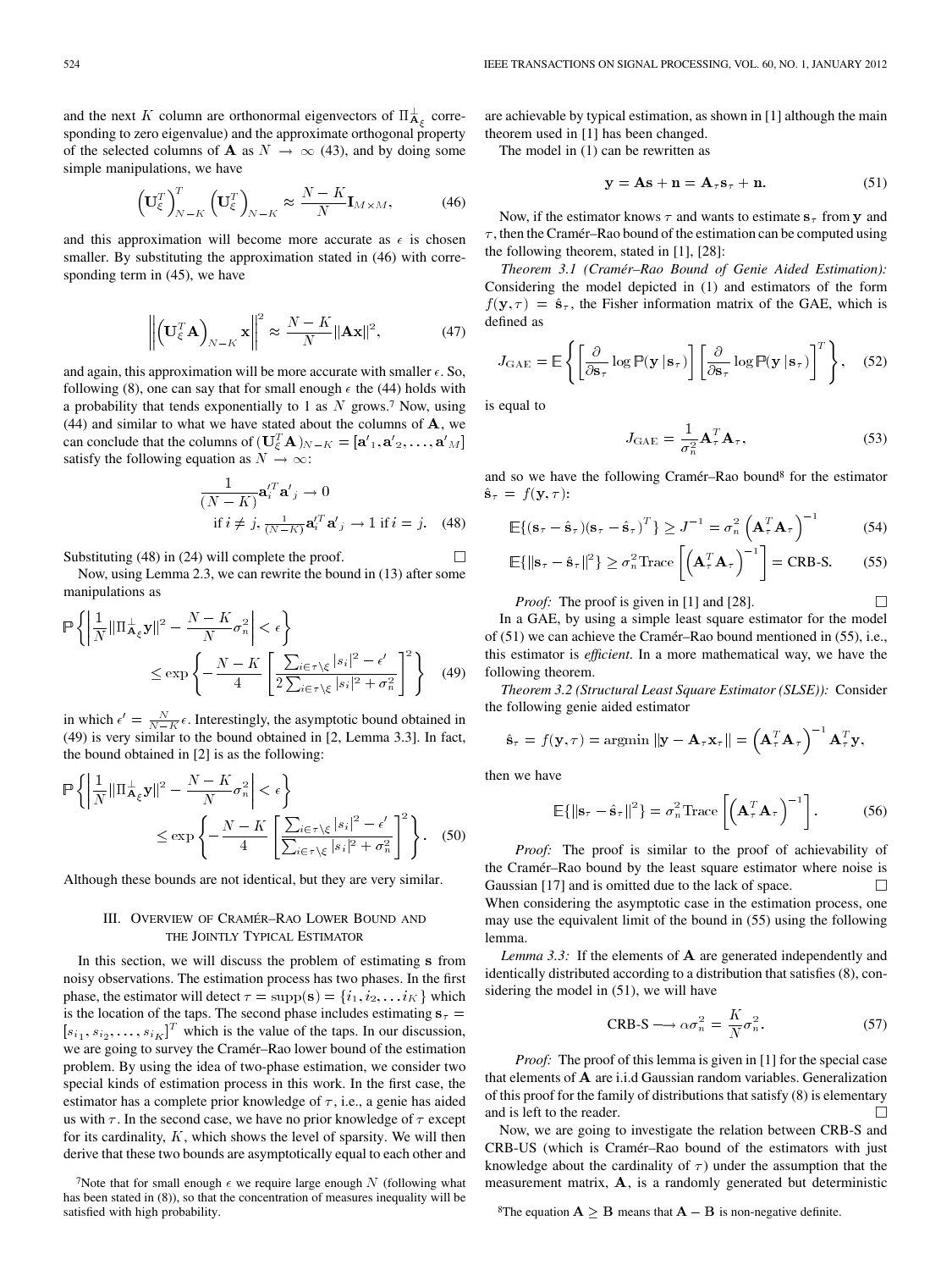matrix that satisfies our modified concentration of measures inequality described in (8). As was mentioned before, CRB-S and CRB-US seem to be different bounds at the first glance. But interestingly, as was shown in [1], in the asymptotic case they tend to each other. The proof of this statement in [1] is based on [2, Lemma 3.3], which is based on the Gaussianity of the measurement matrix and its randomness in the noise domain. So, one may wonder if the results in [1] are still correct under our new generalized assumptions, which fortunately is, as we will discuss later in this section. For showing this, we investigate the method of estimation in [1] which is based on a combinatorial search for finding the support of original sparse vector. Before proceeding any further, we will state the definition of this estimator as in [1].

*Definition 3.1 (Joint Typicality Estimator):* The Joint Typicality Estimator finds a set of indices,  $\zeta \subset \{1, 2, \ldots M\}$  with cardinality of K which is jointly typical with **y** with order of  $\epsilon$ . After that, it will pro-<br>duce the estimate  $\hat{\mathbf{s}}_{\zeta}$  as duce the estimate  $\hat{\mathbf{s}}_{\zeta}$  as

$$
\left(\mathbf{A}_{\zeta}^T \mathbf{A}_{\zeta}\right)^{-1} \mathbf{A}_{\zeta}^T \mathbf{y}.
$$
 (58)

If the estimator does not find a unique solution for  $\zeta$ , it will return an all-zero vector as its output.

In the main theorem of [1], it is shown that under certain constraints, the MSE of the jointly typical estimator is upper bounded by  $\alpha \sigma_n^2$ . But the proof of this property is strongly based on [2, Lemma 3.3], which cannot be used under our new assumptions, as was mentioned before. Instead, we use our variant of this lemma (Theorem 2.1 and especially its asymptotic form in (49)). According to the fact that this variant and the original form in [2] are not much different from each other, we can show that the main theorem in [1] remains valid without any necessary changes. More accurately, we have the following theorem.

*Theorem 3.4 (Revised Version of Main Theorem in [1]):* Consider the model described in  $(51)$  and suppose that **A** is a randomly generated, but a deterministic matrix in the noise domain that satisfies (8). Let  $\hat{\mathbf{s}}_{\zeta}$  be the output of the jointly typical estimator defined in Definition 3.1. In addition, let  $\mu(s) \triangleq \min_{i \in \tau} |s_i|$ . If

• 
$$
\frac{K\mu^4(s)}{\log(K)} \to \infty
$$
 as  $N \to \infty$ ;

•  $\|\mathbf{s}\|_2^2$  grows polynomially in N;

• 
$$
\alpha < \frac{1}{9 + 4\log(\beta - 1)};
$$

then we have

$$
\mathbb{E}\{\|\mathbf{s}_{\tau} - \hat{\mathbf{s}}_{\zeta}\|^2\} \leq \alpha \sigma_n^2,\tag{59}
$$

as  $N \to \infty$  for a fixed  $\alpha$  and  $\beta$ .

*Proof:* Our proof, is exactly the same as the proof in [1] with some minor changes. First, similar to the mentioned proof, we try to upper bound the MSE of the estimation. Indeed, by repeating the first steps described by (17)–(22) of [1], applying the new form of [2, Lemma 3.3], which contains the bounds in (12) and (13) and also by using the asymptotic form of Theorem 2.1 described in (49), we can upper bound the MSE of joint typical estimator, i.e.,  $\mathbb{E}\{\|\mathbf{s}_{\tau} - \hat{\mathbf{s}}_{\zeta}\|^2\}$ , by

$$
\alpha \sigma_n^2 + \left( K \sigma_n^2 + \|\mathbf{s}\|^2 \right) \sum_{k'=1}^K \binom{K}{k'} \binom{M-K}{k'}
$$

$$
\times \exp \left\{ -\frac{N-K}{4} \left( \frac{k'\mu^2(\mathbf{s}) - \epsilon'}{2k'\mu^2(\mathbf{s}) + \sigma_n^2} \right)^2 \right\}. \tag{60}
$$

Similar to [1], we use the inequality

$$
\binom{K}{k'} \le \exp\left(k' \log\left(\frac{Ke}{k'}\right)\right),\tag{61}
$$

to upper bound the  $k'$ th term in the summation of (60) by

$$
\exp\left(K\frac{k'}{K}\log\left(\frac{e}{\frac{k'}{K}}\right) + K\frac{k'}{K}\log\left(\frac{(\beta-1)e}{\frac{k'}{K}}\right) - C_0K\left(\frac{K\frac{k'}{K}\mu^2(\mathbf{s}) - \epsilon'}{2K\frac{k'}{K}\mu^2(\mathbf{s}) + \sigma_n^2}\right)^2\right) \tag{62}
$$

in which  $C_0 \triangleq \frac{N-K}{4K}$ . Again, similar to [1], we define

$$
f(z) \triangleq Kz \log\left(\frac{e}{z}\right) + Kz \log\left(\frac{(\beta - 1)e}{z}\right) - C_0 K \left(\frac{Kz\mu^2(\mathbf{s}) - \epsilon'}{2Kz\mu^2(\mathbf{s}) + \sigma_n^2}\right)^2.
$$
\n(63)

Now, by [2, Lemmas 3.4, 3.5, and 3.6], we can easily conclude that  $f(z)$  attains its maximum at either  $z = 1$  or  $z = \frac{1}{K}$  if  $\frac{K \mu^4(s)}{\log(K)} \to \infty$ as  $N \to \infty$ . So, we can upper bound (60) as

$$
\alpha \sigma_n^2 + \left(K \sigma_n^2 + \|\mathbf{s}\|^2\right) \sum_{k'=1}^K \exp\left\{\max\left\{f(1), f\left(\frac{1}{K}\right)\right\}\right\}
$$
  
=  $\alpha \sigma_n^2 + \exp\left\{\log\left(K^2 \sigma_n^2 + K\|\mathbf{s}\|^2\right) + \max\left\{f(1), f\left(\frac{1}{K}\right)\right\}\right\}.$  (64)

In addition, we have

$$
f(1) = K(2 + \log(\beta - 1)) - C_0 K \left(\frac{K\mu^2(\mathbf{s}) - \epsilon'}{2K\mu^2(\mathbf{s}) + \sigma_n^2}\right)^2
$$
 (65)

and

$$
f\left(\frac{1}{K}\right) = 2\log(K) + 2 + \log(\beta - 1) - C_0 K \left(\frac{\mu^2(\mathbf{s}) - \epsilon'}{2\mu^2(\mathbf{s}) + \sigma_n^2}\right)^2
$$
 (66)

It is obvious that  $f(\frac{1}{K})$  grows linearly to  $-\infty$  as  $N \to \infty$ . Additionally, if  $C_0 > 2 + \log(\beta - 1)$  or equivalently  $\alpha < \frac{1}{9 + 4 \log(\beta - 1)}$  then  $f(1)$  will also grow linearly to  $-\infty$  as  $N \to \infty$ . Hence, the exponent of the second term in (64) tends to  $-\infty$  as long as  $\|\mathbf{s}\|^2$  grows polynomially with respect to  $N$ . So we have the following inequality when  $N \rightarrow \infty$ 

$$
\mathbb{E}\{\|\mathbf{s}_{\tau} - \hat{\mathbf{s}}_{\zeta}\|^2\} \leq \alpha \sigma_n^2 \tag{67}
$$

 $\Box$ 

which completes the proof.

Now, by comparing the result of Theorem 3.4 with (57) and (5), we come to the conclusion that under the assumption we made about  $A$  (its distribution satisfies (8)), the CRB-S and CRB-US are asymptotically equal. In addition, they can be asymptotically achieved using the jointly typical estimator.

#### IV. CONCLUSION

In this correspondence paper, we examined the problem of the achievability of the Cramér–Rao bound in noisy compressed sensing under some new assumptions on the measurement matrix. Indeed, we relax our analysis from the Gaussianity constraint on the measurement matrix and its randomness in the domain of noise. Instead, we assumed that this matrix is randomly generated according to a distribution that satisfies some sort of concentration of measures inequality (described in (8)), but is deterministic in the noise domain. Mainly, we focused on the proof of [2, Lemma 3.3], which was the main building block of the interesting results obtained in [1]. After reproving a new form of the above mentioned lemma using our new assumptions, we showed that the main theorem of [1] is still valid under these assumptions. So, the Cramér–Rao bound of the GAE and the Cramér–Rao bound for estimation with no prior knowledge about the original vector except